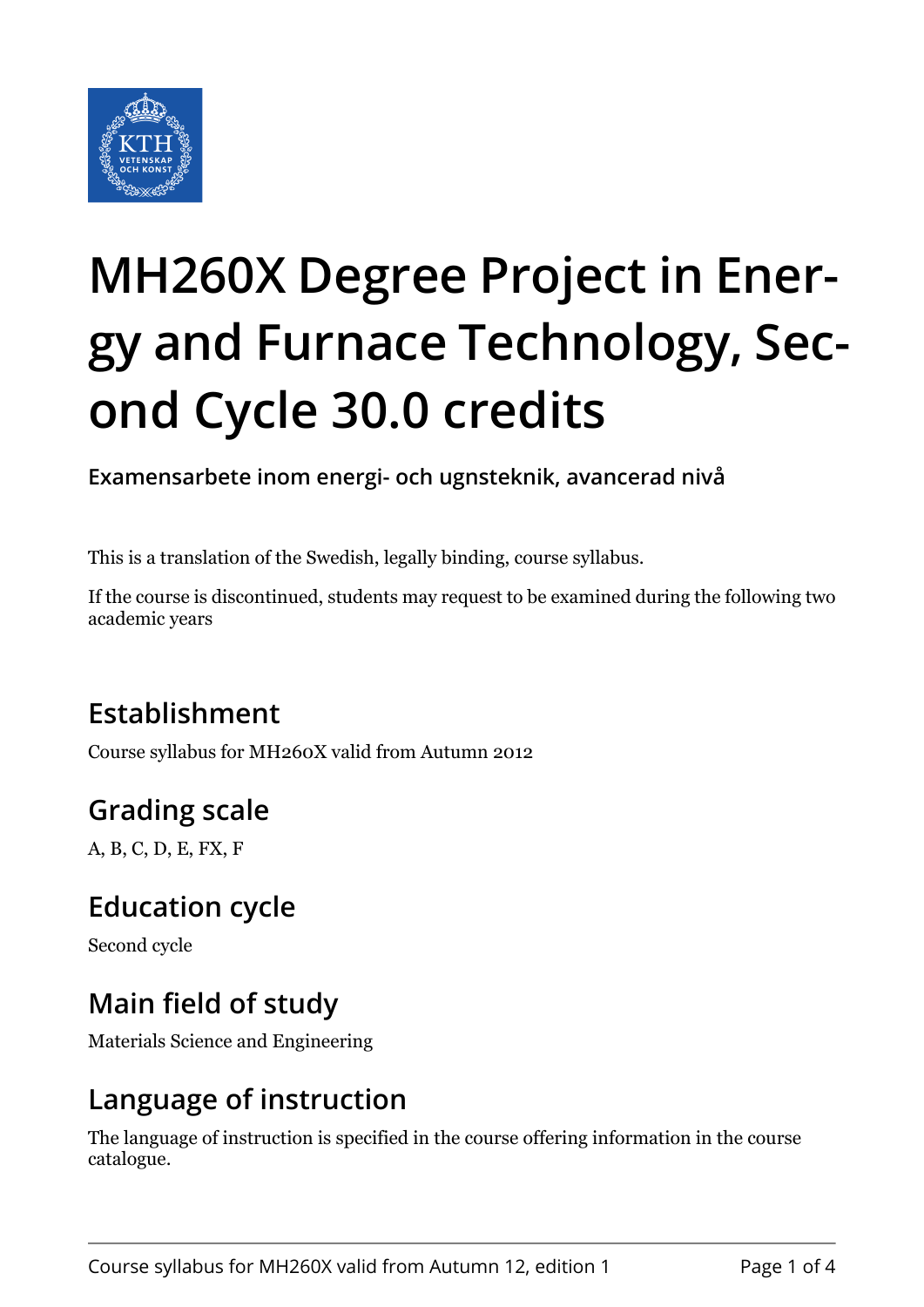# **Intended learning outcomes**

The student is expected to demonstrate the ability to:

- apply relevant knowledge and skills to a given problem within the engineering field of study,
- collect additional knowledge and information necessary for the completion of the task
- present the results in a written report and orally including a discussion of the prerequisites, methodology, approach and results of the work
- deepen their knowledge and skills in the field of Energy and Furnace Technology

# **Course contents**

The degree project is an independent study within a subject defined by the examiner. It should normally be a specialization within the chosen engineering discipline and be on advanced level. The project work shall correspond to 20 weeks full time studies. The results must be reported in written form and orally at a public seminar.

# **Disposition**

Independent work on a project basis, under the guidance of a supervisor at a company/organization and/or the examiner at KTH. Performed at KTH or elsewhere in Sweden or abroad.

# **Specific prerequisites**

A major part of the courses, at least 240 university credits, must be finished before the start of the degree project. The examiner must ensure that the student has sufficient knowledge within the specialisation and has a sufficient number of university credits. Exemption from these requirements can be given by the Director of Undergraduate Studies. The degree project should normally be performed during the last term of the studies.

# **Course literature**

Självständig litteratursökning och litteraturstudier inom det givna problemområdet förväntas. Kurslitteratur kan även föreslås av examinator eller handledare

### **Examination**

• XUPP - Examination Question, 30.0 credits, grading scale: A, B, C, D, E, FX, F

Based on recommendation from KTH's coordinator for disabilities, the examiner will decide how to adapt an examination for students with documented disability.

The examiner may apply another examination format when re-examining individual students.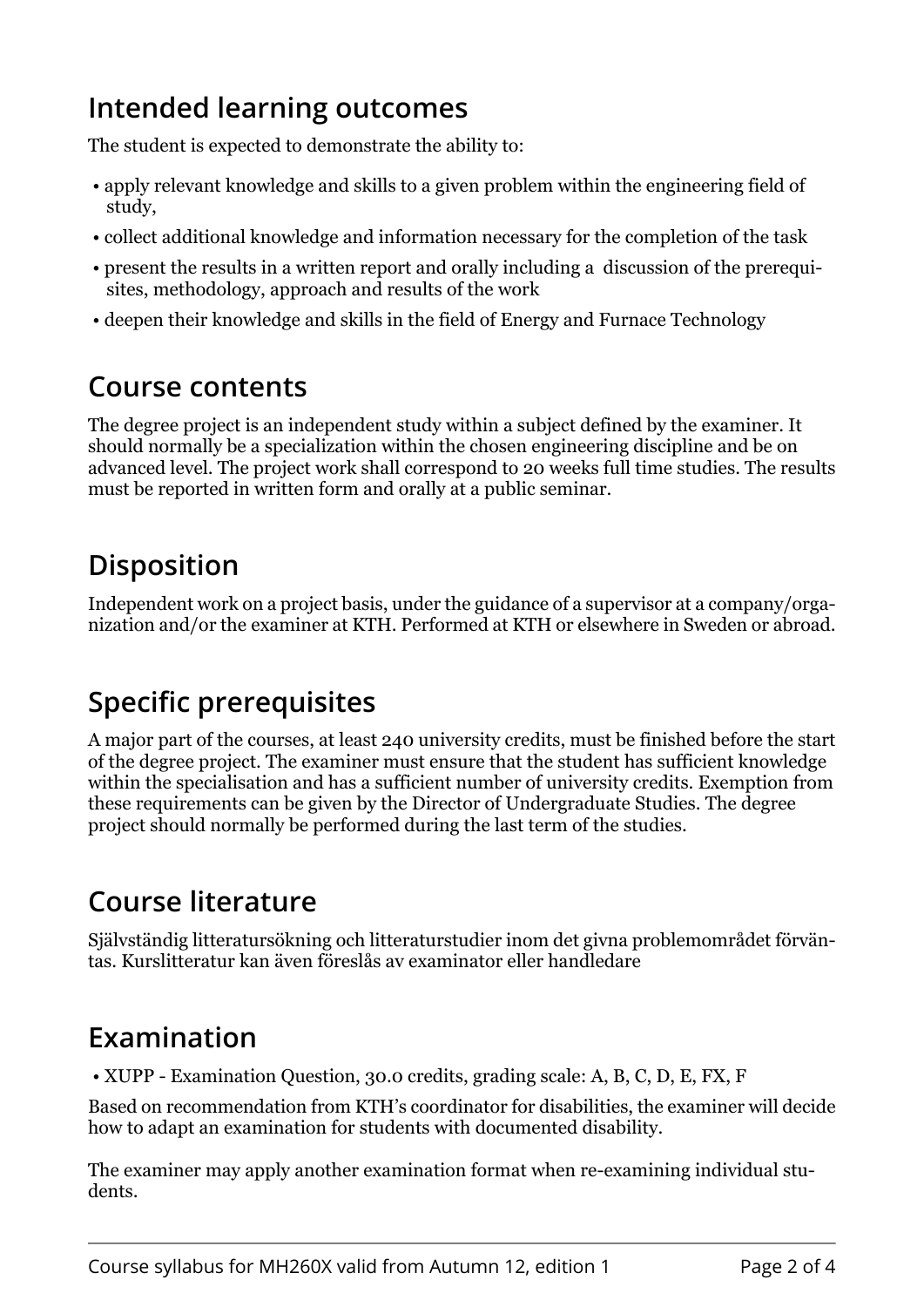# **Other requirements for final grade**

The degree project is performed individually or together with another student. In the latter case the examiner must ensure that the contribution of each student corresponds to the requirements for an individual degree project. The project is reported in writing and orally in english or swedish.

The evaluation criteria for the degree project are given below, divided into the categories: Process, Engineering-related and Scientific Content and Presentation. The final grade is given by the examiner based on an overall assessment. To get a passing grad the student can not be insufficient in any of the three evaluation categories. The evaluation criteria should also be regarded as a guideline for the students aiming at higher grades.

#### **Process**

#### **Excellent**

Independently plan and carry out the project within agreed time frames, show good initiative and be open to supervision and critique. Independently identify one's own need for new knowledge and acquire this knowledge. Show a good ability to adopt the perspective of another's work and formulate relevant and constructive critique.

#### **Good**

Plan and carry out the degree work within agreed time frames, show initiative and be open to supervision and critique. Show the ability to acquire new knowledge. Show the ability to adopt the perspective of another's work and formulate relevant critique.

#### **Sufficient**

Carry out the project work within agreed time frames, show certain initiative and be open to supervision and critique. Show a sufficient ability to acquire new knowledge. Show a sufficient ability to adopt the perspective of another's work and formulate critique.

#### **Insufficient**

Insufficient respect for agreements, severe lack of independence, or disregard for supervision. Lacks the ability or desire to acquire new knowledge.

#### **Engineering-related and scientific content**

#### **Excellent**

From problems/inquiries and methodology, show a very good ability to apply engineering-related and scientific skills like problem formulation, modelling, analysis, development and evaluation in a systematic way. Where this is relevant, show awareness of societal and ethical aspects, including economically, socially, and ecologically sustainable development.

#### **Good**

From problems/inquiries and methodology, show a good ability to apply engineering-related and scientific skills like problem formulation, modelling, analysis, development and evaluation in a systematic way. Where this is relevant, show awareness of societal and ethical aspects, including economically, socially, and ecologically sustainable development.

#### **Sufficient**

From problems/inquiries and methodology, show a sufficient ability to apply engineering-related and scientific skills like modelling, analysis, development, and evaluation. Where